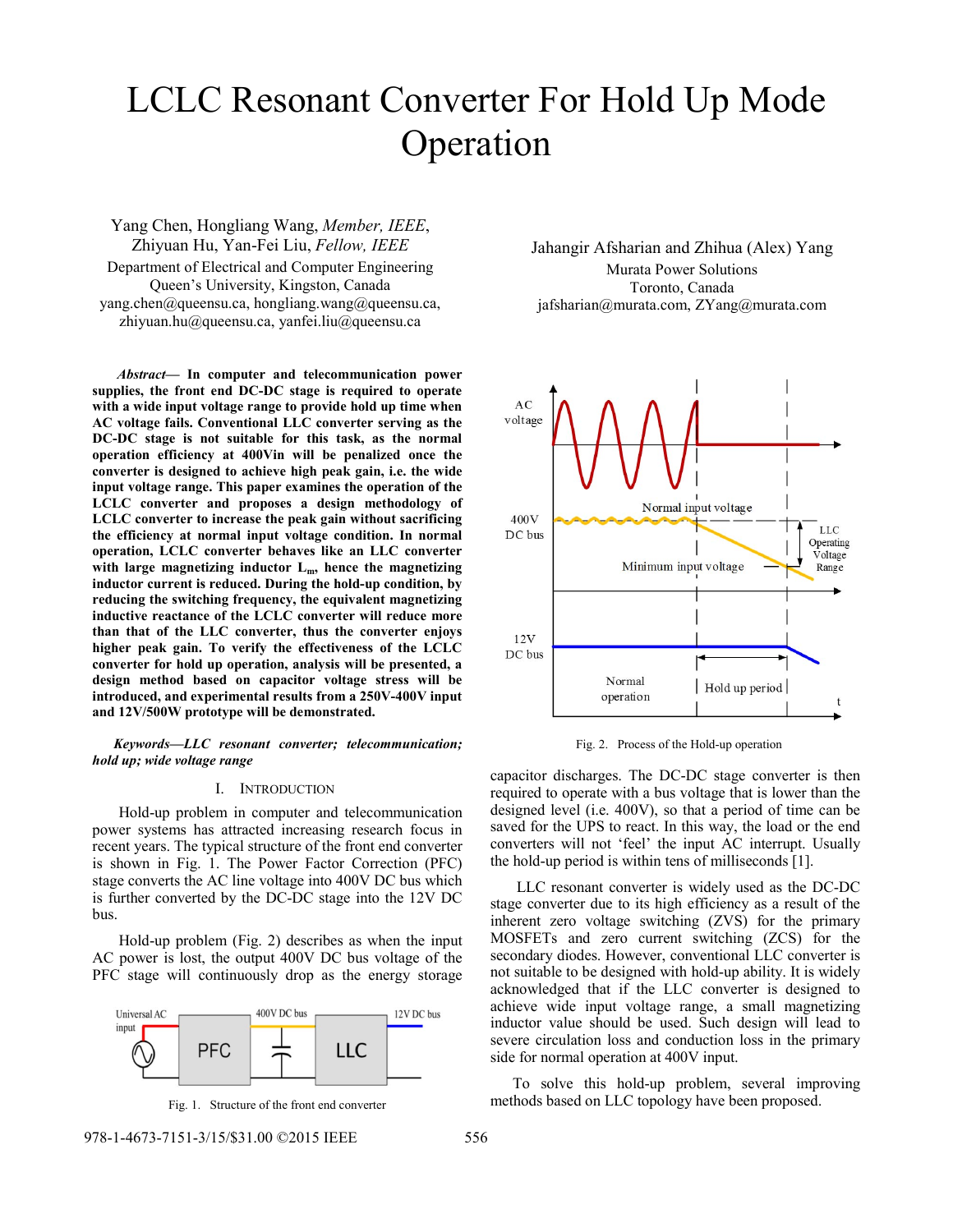

Fig. 3. LCLC converter topology with center tapped transformer and SR

Among them, the most straightforward way is to employ a cascaded structure with a baby boost converter [2]. However, the additional power diode will reduce the efficiency at normal operation. Besides, the two stage configuration is more complicated, and consequently costly.

 There is a category of approaches solving the hold-up problem by utilizing auxiliary windings on the secondary side of the main transformer [3], [4]. Generally the switchcontrolled auxiliary windings will be activated for power transmission when the input voltage drops, so that larger turns-ratio will increase the voltage conversion ratio to achieve hold-up state operation. The discrete design for normal state and hold-up state operation can maintain the nominal efficiency at 400V input voltage, and can limit the frequency variation within a required range. However, the critical issue of such design is the non-zero DC magnetizing current in the transformer, which increases the maximum flux density and calls for larger transformer volume. Besides, usually the main transformer is the most bulky and lossy part of the converter, thus adding a winding makes it more difficult to optimize the transformer from the efficiency improvement point of view.

By driving the Half-bridge (HB) MOSFETs with asymmetric pulse-width modulation (APWM) rather than conventional frequency modulation (FM), LLC converter can achieve increased output-to-input voltage gain without any additional components [5]. This method, however, suffers from limited peak gain enhancement as well as the DC magnetizing current in the transformer. It is published that APWM LLC converter is limited for applications below 100W.

More recently, a few methods are proposed to add switches on either primary side or secondary side to adopt Boost PWM discontinuous current mode (DCM) control scheme on a LLC topology [6]–[9]. For those methods, the positive aspect is that normal efficiency remains uninfluenced compared with a conventional LLC which is optimized for 400V input voltage. However, during the hold-up time, as the converter is operating at DCM, the conduction time is far less than 50% cycle period, such that the secondary side suffers from high RMS value of the triangle current. Furthermore, most of the topologies adopting discontinuous Boost concept cannot be applied to 12V output applications where synchronous rectifier (SR) is a must.

In this paper, the LCLC converter is revisited from increasing the voltage gain point of view to solve the holdup problem while avoiding the aforementioned issues. The main benefits of the LCLC converter include: first, in normal operating conditions, the equivalent magnetizing inductor can be designed with a large value, so that low magnetizing current can be achieved. Second, LCLC is suitable for 12V output applications with SR. Moreover, LCLC converter avoids input voltage detection and sudden operation changes, resulting in an easy-to-control converter with high reliability. This paper is organized as follows: Section II describes the working principle of LCLC converter from DC voltage gain point of view; Section III discusses a design methodology according to capacitor voltage stresses; Section IV demonstrates the experimental results; and Section V concludes the paper.

# II. OPERATION PRINCIPLE OF LCLC CONVERTER FROM DC GAIN POINT OF VIEW

The LCLC converter is shown in Fig. 3. As compared with LLC converter, a capacitor is connected in series with the magnetizing inductor (usually of large value). If the value of the capacitor  $C_p$  is select such that the resonant frequency of  $L_p$  and  $\dot{C}_p$  is lower than the switching frequency over the entire operation range, then when switching frequency reduces, the impedance of  $L_p$  and  $C_p$ branch will still maintain as inductive and will reduce more quickly as compared with that of the LLC converter. As a result, LCLC converter achieves higher gain at when input voltage is low. At nominal input voltage, the switching frequency is higher and the impedance of the  $L_p$  and  $C_p$ branch will be high, which achieve higher efficiency. The detailed analysis will be given below.

Fig. 4 shows a typical gain curve versus switching frequency of LCLC converter. Conventional frequency modulation can still be used. It should be noted that  $L_p$  and  $C_p$  forms a resonance pair on the parallel branch except for the  $L_r$ ,  $C_r$  pair on the series branch. The parallel resonant frequency should be designed lower than the series resonant frequency. The operating switching frequency should be limited within the series resonant frequency and the parallel resonant frequency, such that the impedance of the parallel branch remains inductive, and ZVS for HB FETs and ZCS for SR FETs can be achieved respectively.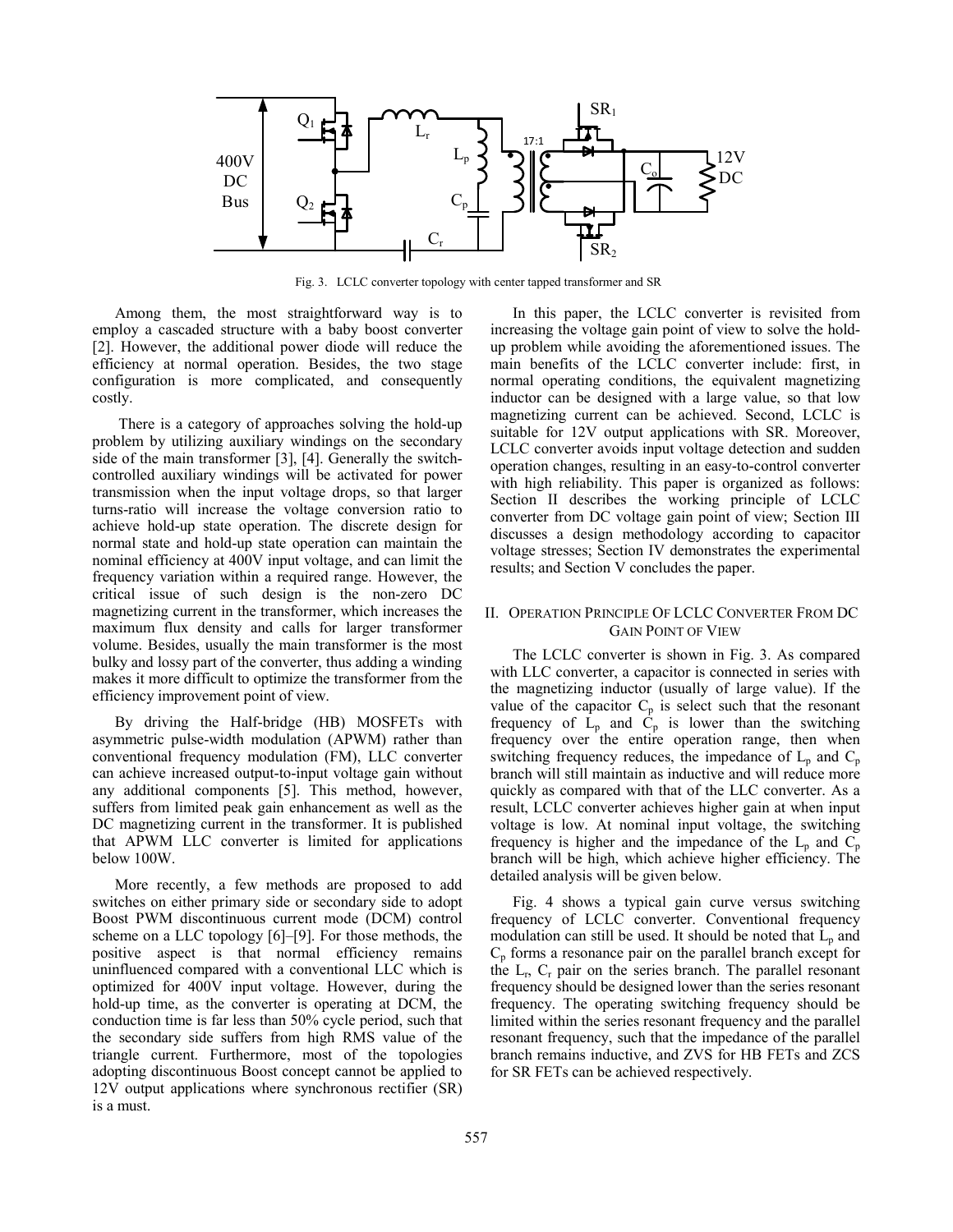

Fig. 4. Typical gain curve of LCLC converter

It is well known that the magnetizing inductance  $L_m$ determines the peak voltage gain of an LLC converter when the resonant inductor is selected. According to First Harmonics Approximation (FHA) method [10], [11], for given  $L_r$  and  $C_r$ , smaller  $L_m$  will achieve higher voltage gain. However, from the efficiency optimization point of view, larger  $L_m$  results in reduced magnetizing current and hence higher efficiency. For hold-up applications, it is desired that the converter operates with a large  $L_m$  at nominal (high) input voltage, and can automatically reduce the  $L_m$  value in case the input voltage drops. Such characteristic can be achieved by the LCLC converter.

If the values of  $L_p$  and  $C_p$  are selected so that it is inductive over entire switching frequency range, an LCLC converter can be equivalent to a set of LLC converters with same  $L_r$ ,  $C_r$  while different  $L_m$ s. At a specific switching frequency, the equivalent magnetizing inductor  $L_{m_{eq}}$  can be calculated by (1).

$$
L_{m_{-}eq}(f_{s}) = L_{p} - \frac{1}{(2\pi f_{s})^{2} C_{p}}
$$
 (1)

Fig. 5 illustrates the relationship between equivalent  $L_m$ and switching frequency  $f_s$ , using the parameters in Table 1 and Table 2. The DC gain of LCLC converter is determined by (2), in which  $L_{m_{eq}}$  is derived from (1).



$$
G = \frac{1}{\sqrt{\left(1 + \frac{L_r}{L_{m_{eq}}} - \frac{L_r}{L_{m_{eq}}}\left(\frac{f_r}{f_s}\right)^2\right)^2 + \left(\frac{\pi^2}{8n^2}Q\left(\frac{f_s}{f_r} - \frac{f_r}{f_s}\right)\right)^2}}
$$
(2)

In Fig. 6, red curve shows the voltage gain curve of LCLC converter and blue curves show the voltage gain curves of LLC converters with several different  $L_m$  values.



Fig. 6. LCLC and equivalent LLC gain curves

From Fig. 5 and Fig. 6, it is observed that for LCLC converters:

- 1. At input voltage of 400V (normal operating condition), the converter operates at the series resonant frequency 250 kHz. The corresponding gain is unity based on FHA analytical method. The equivalent  $L_m$  at the series resonant frequency is 180 $\mu$ H. This comparably large  $L_m$  reduces both conduction loss and switching loss in the primary side, thus the efficiency for normal operation is high.
- 2. When the input voltage drops, the switching frequency also reduces and the equivalent  $L_m$  is reduced. At 135 kHz, the equivalent  $L_m$  is 70 $\mu$ H. Peak gain of this set of parameter increases to 1.6 (from 1.1 with 180 $µ$ H), which means the input voltage can go as low as 250V.

#### III. DESIGN METHODOLOGY

It can be observed from the FHA analysis that if the switching frequency variation is kept to a narrow range, a small resonant capacitor should be used. Correspondingly, the AC voltage stress on the capacitor can be as high as 1KV in 500W and above applications. High voltage stress on the capacitor not only increases the cost, but also reduces the reliability. Especially when  $C_p$  is added, it is essential to balance the voltage stresses on both capacitors to achieve optimal capacitor utilization. Based on that criteria, a design methodology based on the capacitor voltage stress is used in this paper.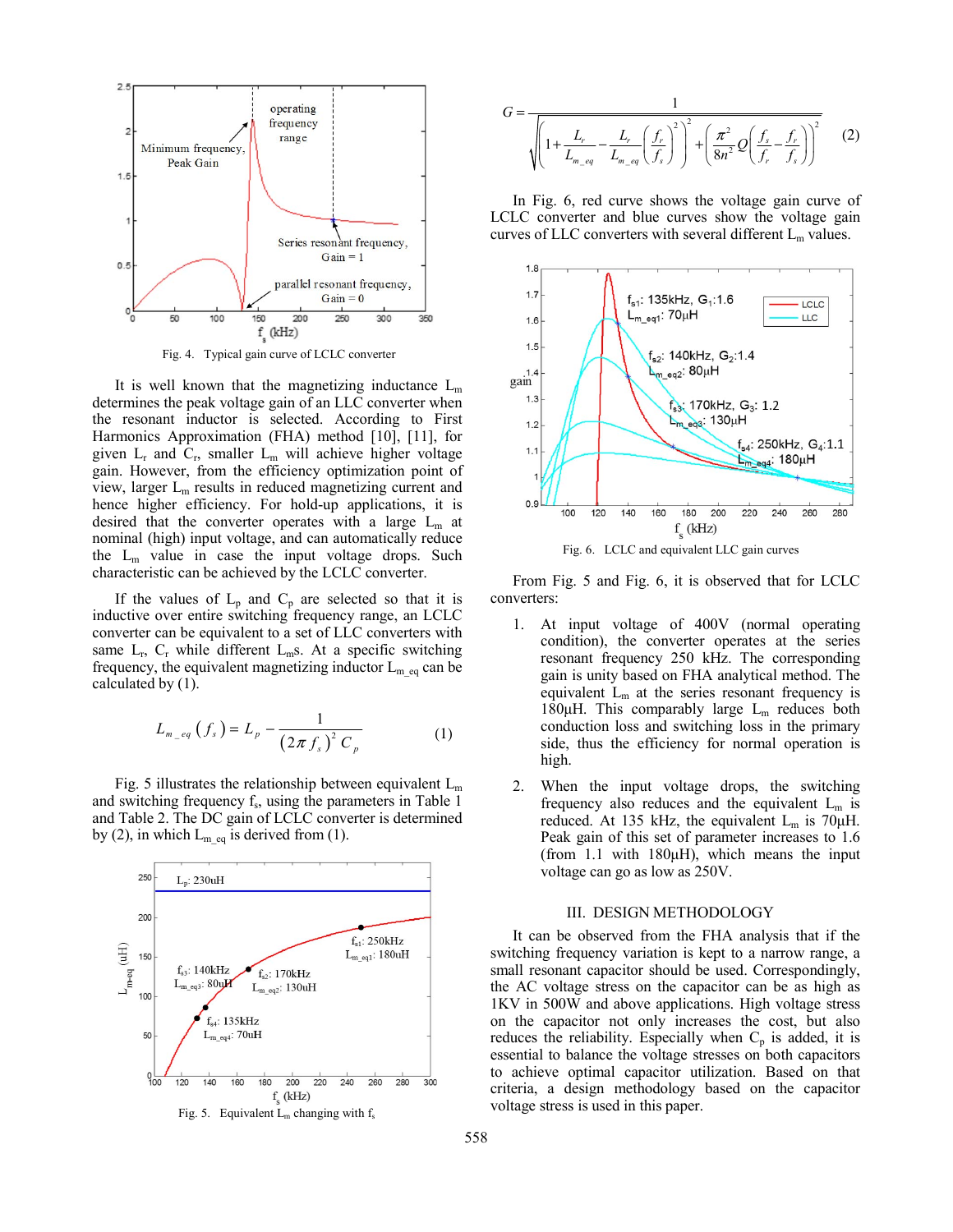To help illustrate the design methodology, a design example is given in the following section. The design is based on a 250V-400V input, 12V/500W output application. The turns-ratio of the transformer is selected as 17:1 to ensure that the voltage gain at 400V is unity. The series resonant frequency is chosen at 250 kHz. The detailed design steps are given as follows:

# *A. Assumption of minimum switching frequency*

The design procedure starts with the selection of the minimum switching frequency, which determines the maximum current stress and voltage stress for capacitors. It is also assumed that peak gain of the LCLC converter is critically achieved at minimum switching frequency (i.e. consider no margin for voltage gain). According to the predetermined series resonant frequency, a reasonable minimum switching frequency of 150 kHz is chosen.

#### *B. Cr selection*

Once the minimum switching frequency is selected, the resonant current for 250V operation can be calculated. At minimum switching frequency, theoretically the current in the HB FETs is critically in phase with the input squarewave voltage. That is to say, in half switching cycle, the resonant current will charge the resonant capacitor  $C_r$  from its minimum to its maximum voltage [12]. The charging process is shown in Fig. 7. Thus, given a capacitor value  $C_r$ , the voltage stress  $V_{Cr}$  can be calculated by (3) and (4). Considering that the maximum AC voltage ratings for capacitors are around 400V at 150 kHz in (5), the minimum value of  $C_r$  can be obtained. Generally, small Cr value is preferred in terms of reducing the circulating loss.

$$
E_{\text{half\_cycle}} = \frac{V_o^2}{R_L f_{\text{min}}} = \frac{1}{2} V_i Q_{in}
$$
 (3)

$$
V_{Cr\_pp} = \frac{Q_{\text{in}}}{C_r} \tag{4}
$$

$$
V_{Cr\_pk} = \frac{1}{2} V_{Cr\_pp} < 400V \tag{5}
$$

# *C. Lr selection*

Considering the pre-determined resonant frequency, once the resonant capacitor is selected, the resonant inductor can be obtained in (6). Large value of  $L<sub>r</sub>$  is preferred, because to achieve the required gain, the magnetizing inductor  $L_m$  can be chosen with a large value, which means the magnetizing current in the primary side is low during the whole input voltage range.

$$
L_r = \frac{1}{(2\pi f_r)^2 \cdot C_r}
$$
 (6)



Fig. 7. C<sub>r</sub> charging curve at minimum frequency

# *D. Cp selection*

The critical criterion for  $C_p$  selection is the voltage  $V_{C_p}$ . If  $C_p$  is of small value,  $L_p$  can be picked with a large value, which reduces the circulating current and improves the efficiency. However, the voltage rating of the capacitor limits the minimum capacitance.

Fig. 8 shows the FHA model of the LCLC converter. *Vo* is the voltage across the equivalent load  $R_{ac}$ . To reach the peak gain at 1.6 for 250V input, the equivalent  $L_m$  should be 70µH according to FHA analysis. Based on this, the parallel current can be calculated in (7), so that minimum parallel capacitance can be calculated in (8), considering the maximum voltage ratings in (9).

It should be noted that, until now, the calculated peak gain frequency may not match with the assumed minimum switching frequency 150 kHz. Two to three iterations might be needed to obtain the final value for the actual peak gain frequency and  $C_p$  value. In the iteration,  $C_r$  and  $L_r$  might need slight modification to match the assumed peak gain and its frequency.

$$
i_p = \frac{v_o}{X_p} = \frac{2\sqrt{2}}{\pi} \cdot \frac{nV_o}{2\pi f_{s_p} k L_{m_{eq}}}
$$
(7)

$$
v_{Cp} = i_p X_{Cp} = i_p \frac{1}{2\pi f_{s\_pk} C_p}
$$
 (8)

$$
\sqrt{2}v_{c_p} < 400V \tag{9}
$$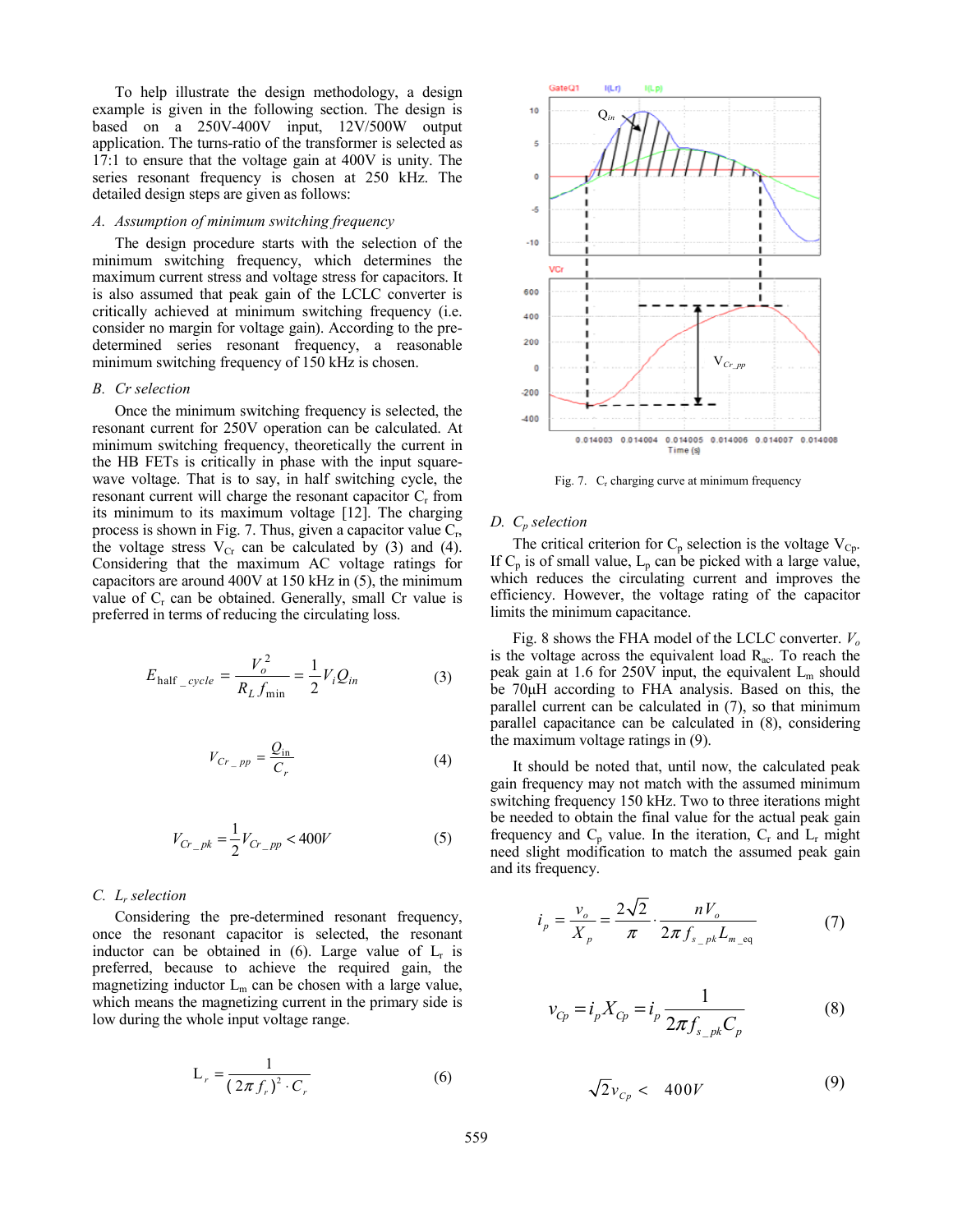

Fig. 8. FHA model of LCLC converter

# *E. Lp selection*

For a given  $C_p$ , there is one and only one  $L_p$  that pairs with it, to critically achieve the required peak gain at minimum input voltage (250V in this case). Thus,  $L_p$  can be chosen as long as their equivalent  $L_m$  is as calculated in the last step  $(70\mu H)$  in this case).

Considering a reasonable voltage gain margin, the final LCLC resonant tank design is as in Table 1.

TABLE I. PARAMETER DESIGN OF LCLC CONVERTER

| Lr | $16.5 \mu H$ | Ln | $230 \mu H$ |
|----|--------------|----|-------------|
|    | $23.5$ nF    | ◡╖ | $9.4$ nF    |
|    | $250$ kHz    |    | $110$ kHz   |

# IV. EXPERIMENTAL RESULTS

To verify the effectiveness of LCLC topology and the design method, a prototype is built to operate at 250V-400V input voltage under rated 12V/500W load. Detailed design specification is shown in Table 2. The dead time between the top switch and the bottom switch of the half bridge is set at 400ns.

TABLE II. DESIGN SPECIFICATION OF LCLC CONVERTER<br>Fig. 10. 250V input, 12V/40A output steady state waveform

| $\mathbf{V}_{\text{in}}$ | 400V-250V                        |  |
|--------------------------|----------------------------------|--|
| $V_{o}$                  | 12V                              |  |
| ${\bf P}_{\bf o}$        | 500W                             |  |
| $C_{0}$                  | 860uF (330uF*2+100uF*2)          |  |
| $T_{x}$                  | 17:1                             |  |
| $L_{\text{lkg}}$         | 5uH                              |  |
| <b>HB MOSFET</b>         | IPW60R190C6 (600V,20A,170mΩ)     |  |
| <b>SR</b>                | SiRA00DP (30V,100A,1m $\Omega$ ) |  |

Fig. 9 - Fig. 12 presents the steady state waveforms of the LCLC converter at 400V/250V input, 40A/20A load respectively. Due to the leakage inductance of the main transformer, the actual switching frequency is a little lower than the designed. At 400V operation, the equivalent  $L_m$  is 180uH, and the magnetizing current is hence limited, and high efficiency at nominal state can be achieved. At 250V, the magnetizing current is large, which implies the equivalent  $L_m$  is reduced to accommodate the low input voltage.

Fig. 9 shows the steady state waveforms at 400V input voltage, under 12V/40A full load condition.



Fig. 9. 400V input, 12V/40A output steady state waveform

Fig. 10 shows the steady state waveforms at 250V input voltage, under 12V/40A full load condition.



Fig. 11 shows the steady state waveforms at 400V input voltage, under 12V/20A half load condition.



Fig. 11. 400V input, 12V/20A output steady state waveform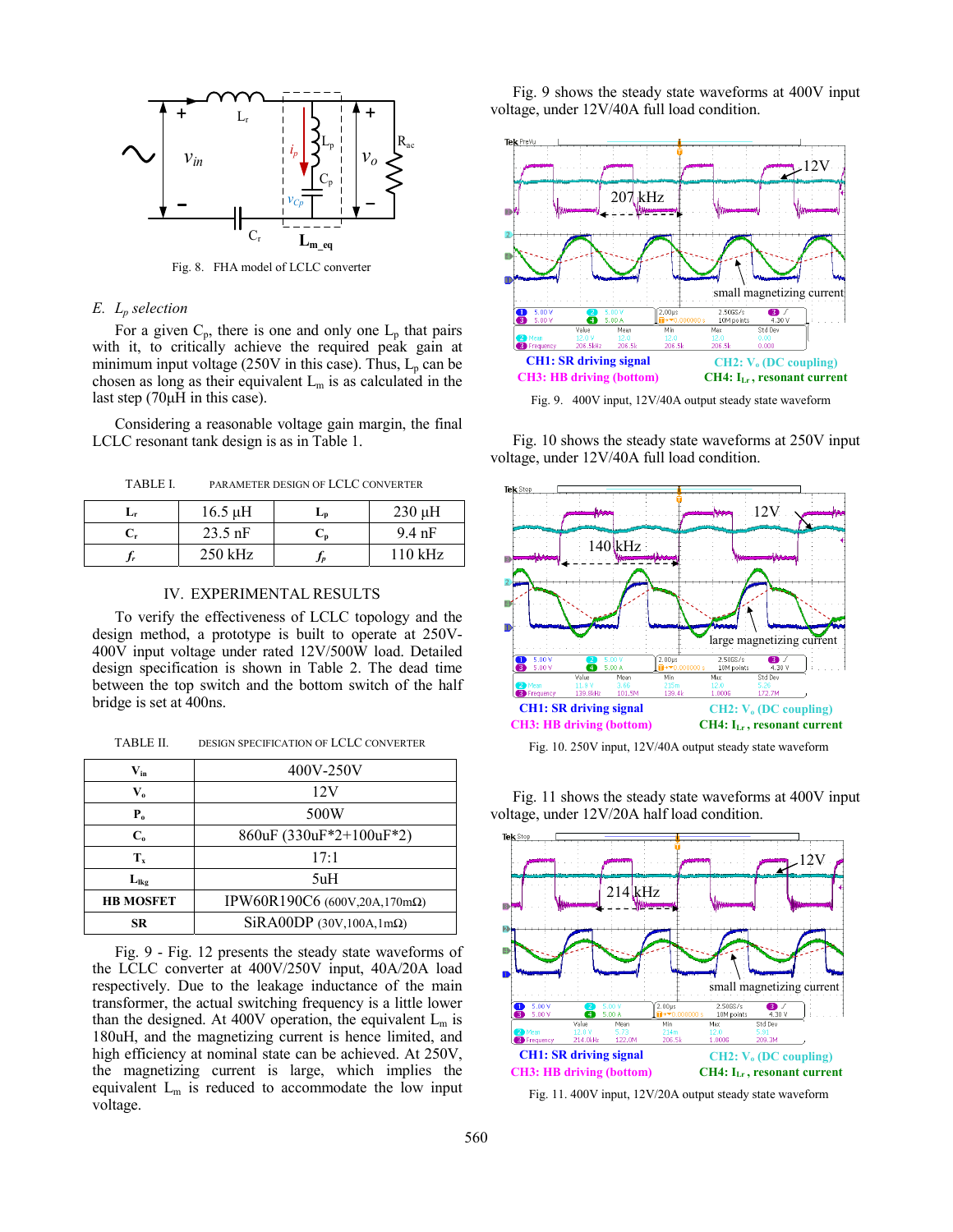

Fig. 12 shows the steady state waveforms at 250V input voltage, under 12V/20A half load condition.

Fig. 12. 250V input, 12V/20A output steady state waveform

Fig. 13 and Fig. 14 shows the output voltage response to the input voltage drop. Under full load condition, the output voltage can be maintained at 12V even when the input voltage drops to 220V.



Fig. 13. Hold-up test under full lo ad

Under half load condition, the outp ut voltage can be maintained at 12V with as low as 200V input voltage.





Fig. 15. efficiency curves of different input voltage level v.s. load

Fig. 15 shows the measured d efficiency at different input voltages - 250V, 300V, 350 V and 400V. The highest efficiency achieved is 96.4% at 400V input, 60% load, which is a reasonable outcome. For 400V input, full load condition, the achieved efficiency is 96.2%. As the input voltage reduces, the equivalent  $L_m$  is reduced, the circulation loss and conduction loss increases, the efficiency is thus reduced. For 250V condition, the highest efficiency is 95.5% at 60% % load. For full load, the measured efficiency is 94.3%.

#### V. CONCL LUSION

This paper provides a new method to solve the hold-up problem in telecommunication power applications. LCLC converter achieves high efficiency in normal operation condition, and wide operational input voltage range to satisfy the hold-up requirement. Besides, LCLC converter enjoys high reliability and simple control as no active components are added to conventional LLC converter. A design methodology focusing on the capacitor voltage stress is proposed to achieve optimal capacitor utilization. A 500W prototype is built to verify the effectiveness of the topology and the design method d.

#### **REFERENCES**

- [1] B. Yang, F. C. Lee, A. J. Zhang, and G. Huang, "LLC resonant converter for front end DC/DC C conversion," in *Applied Power Electronics Conference and Exposition, 2002. APEC 2002. Seventeenth Annual IEEE*, 2002, vol. 2, pp. 1108–1112 vol.2.
- [2] Y. Xing, L. Huang, X. Cai, and S. Sun, "A Combined Front End DC / DC Converter," in *Applied P Exposition, 2003. APEC '03. Ei* 00, no. C, pp. 1095–1099. *Power Electronics Conference and ighteenth Annual IEEE*, 2003, vol.
- [3] B. Yang, P. Xu, and F. C. Lee, "Range winding for wide input range front end DC/DC converter," APEC 2001. Sixt. Annu. IEEE Appl. *Power Electron. Conf. Expo.*, vol l. 1, pp. 476–479, 2001.
- [4] M. Y. Kim, B. C. Kim, K. B. Park, and G. W. Moon, "LLC series resonant converter with auxil liary hold-up time compensation circuit," 8th International Conference on Power Electronics -*ECCE Asia: "Green World with h Power Electronics", ICPE 2011- ECCE Asia*. pp. 628–633, 2011.
- [5] B. C. Kim, K. B. Park, G. W. Moon, and T. S. Jeju, "LLC Resonant Converter with asymmetric PWM for hold\_up time," in *8th International Conference on P Power Electronics - ECCE Asia:*  "Green World with Power Electronics", ICPE 2011-ECCE Asia, 2011, pp. 38–43.